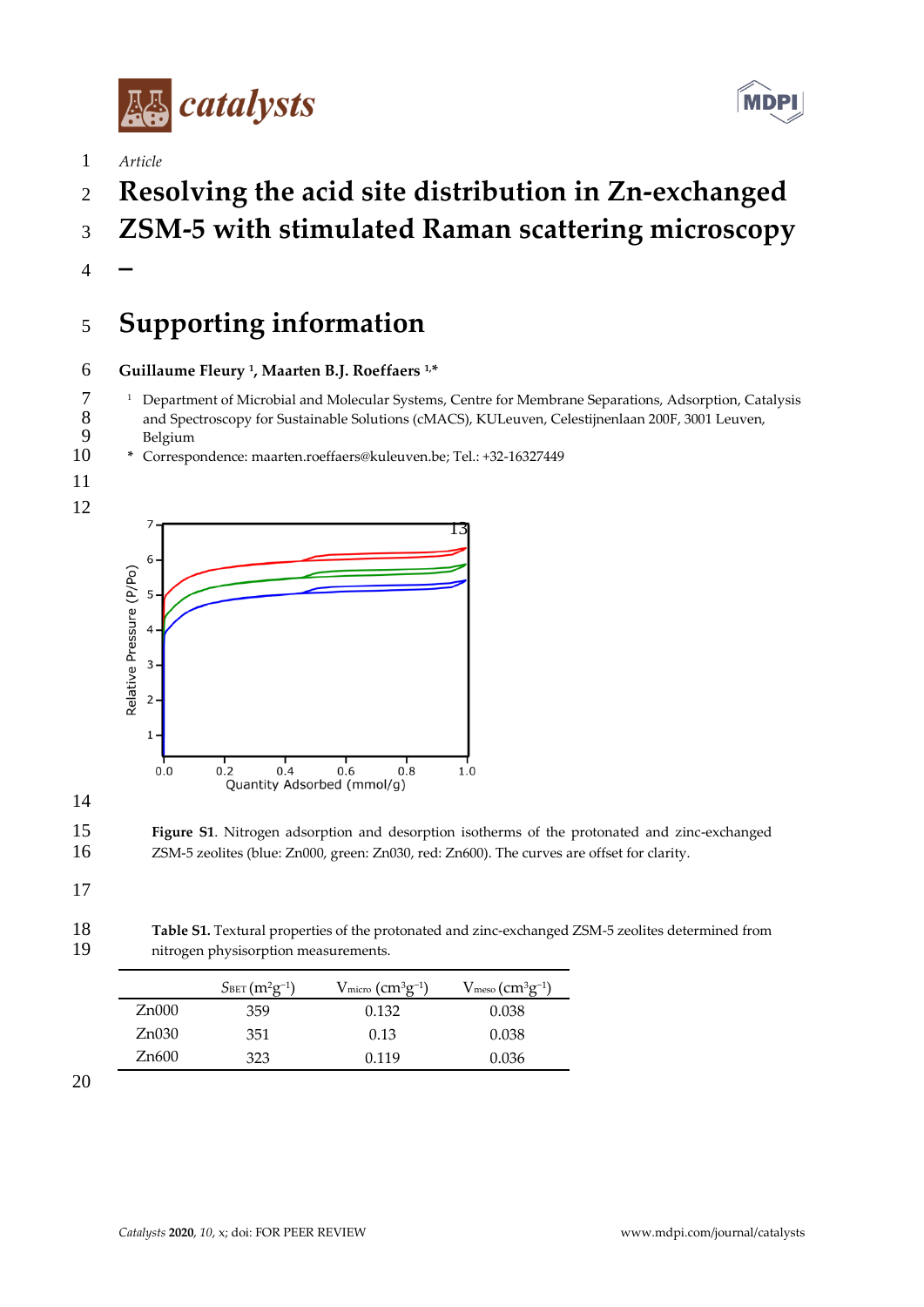



22 **Figure S2.** XRD patterns of the protonated and zinc-exchanged ZSM-5 zeolites (a) at 2θ of 5–45° and 23 (b) scaled up from 2 $\theta$  of 30 to  $40^{\circ}$  (blue: Zn000, green: Zn030, red: Zn600). The position of the (100), 24 (200), and (101) reflections of ZnO (2 $\theta$  = 31.6°, 34.2°, 36.1°) are highlighted. (200), and (101) reflections of ZnO (2 $\theta$  = 31.6°, 34.2°, 36.1°) are highlighted.





27 **Figure S3**. UV-visible diffuse reflectance spectra of the protonated and zinc-exchanged ZSM-5 zeolites 28 as well as nanoparticles of ZnO (blue: Zn000, green: Zn030, red: Zn600, purple: ZnO nanoparticles). as well as nanoparticles of ZnO (blue: Zn000, green: Zn030, red: Zn600, purple: ZnO nanoparticles).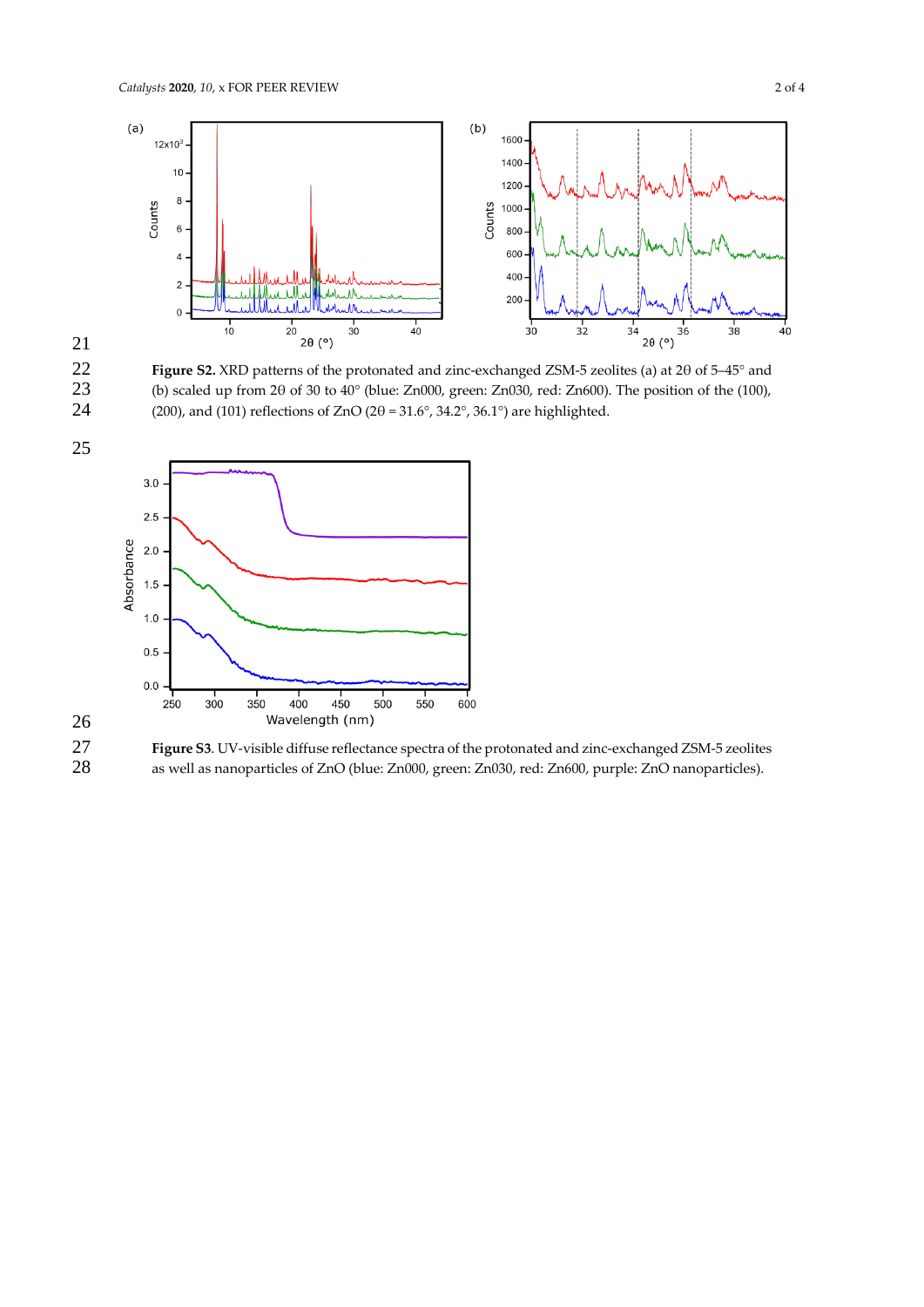



30 **Figure S4.** Spontaneous Raman spectra of pyridine in different environments: (a) pure liquid, (b) 31 aqueous solution (0.1M), (c) aqueous solution (0.1M) containing HCl (0.11 M), and (d) solid formed<br>32 in an aqueous solution (0.1 M) containing ZnCl<sub>2</sub> (0.11 M). in an aqueous solution (0.1 M) containing ZnCl2 (0.11 M).





34 **Figure S5.** (a) SRS images of chemisorbed pyridine in Zn000 crystals after desorption at 150°C under 35 vacuum at 1006 cm<sup>-1</sup>. (b) SRS spectra of single Zn000 crystals presented in the main text and the supporting information supporting information

**Table S2.** Statistical analysis of the intensity ratio of the SRS signal at 1006 and 1023 cm<sup>-1</sup>, I<sub>1023</sub>/I<sub>1006</sub>, for the 10 Zn000 crystals imaged. the 10 Zn000 crystals imaged.

|       | Mean | Std dev | Min  | Max  |
|-------|------|---------|------|------|
| Zn000 | 0.42 | 0.02    | 0.39 | 0.45 |

39